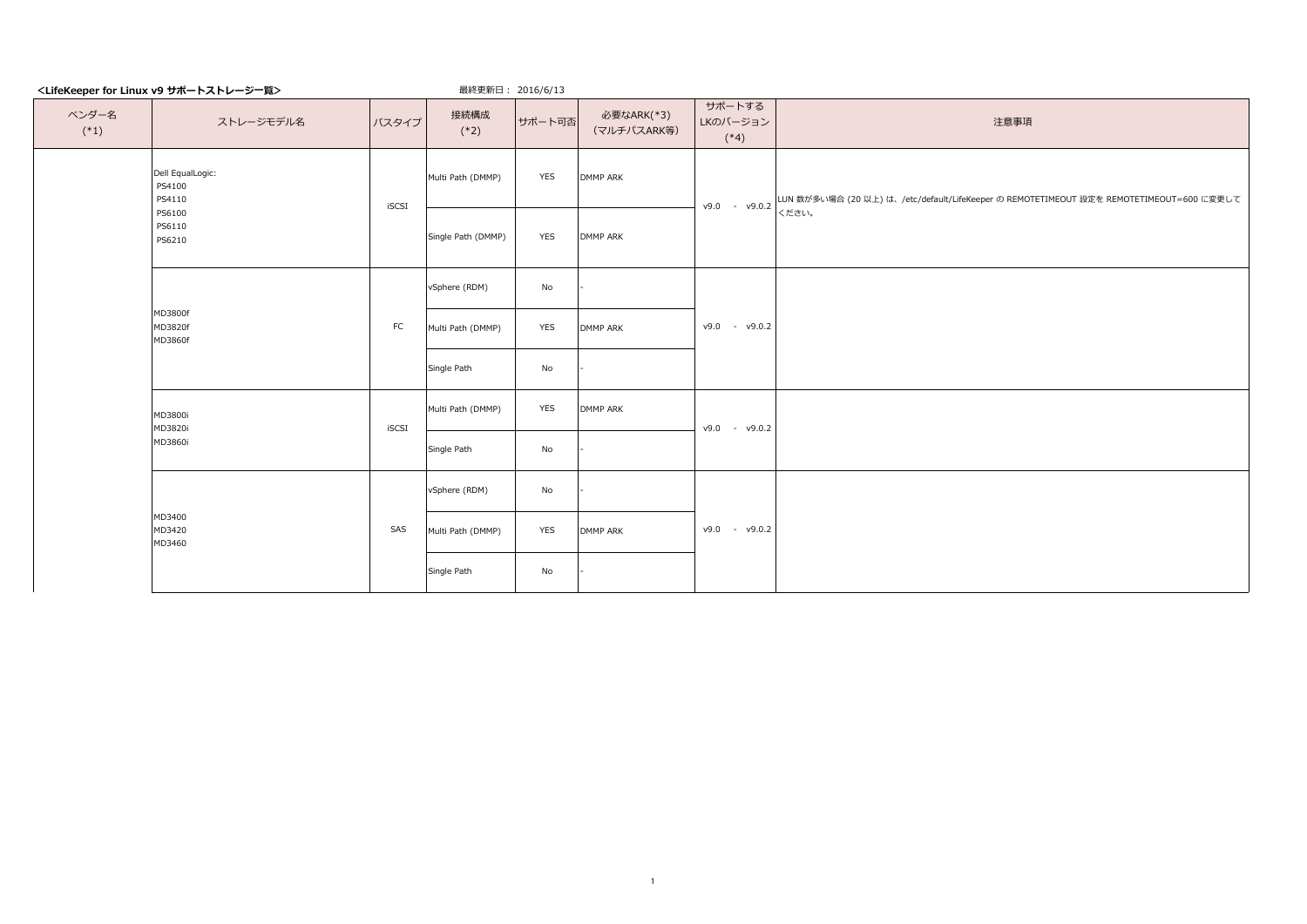| <lifekeeper for="" linux="" v9="" サポートストレージ一覧=""></lifekeeper> |                            |            |                    |                              |                           |                              |      |
|----------------------------------------------------------------|----------------------------|------------|--------------------|------------------------------|---------------------------|------------------------------|------|
| ベンダー名<br>$(*1)$                                                | ストレージモデル名                  | バスタイプ      | 接続構成<br>$(*2)$     | サポート可否                       | 必要なARK(*3)<br>(マルチパスARK等) | サポートする<br>LKのバージョン<br>$(*4)$ | 注意事項 |
|                                                                |                            |            | vSphere (RDM)      | No                           |                           |                              |      |
|                                                                |                            | FC         | Multi Path (DMMP)  | No                           |                           | $\sim$                       |      |
| DELL                                                           |                            |            | Single Path        | $\operatorname{\mathsf{No}}$ |                           |                              |      |
|                                                                | SCv2000 Series:<br>SCv2000 | iSCSI      | Multi Path (DMMP)  | YES                          | DMMP ARK                  | $v9.0 - v9.0.2$              |      |
|                                                                | SCv2020<br>SCv2080         |            | Single Path        | No                           |                           |                              |      |
|                                                                |                            |            | vSphere            | No                           |                           |                              |      |
|                                                                |                            | SAS        | Multi Path (DMMP)  | YES                          | DMMP ARK                  | $v9.0 - v9.0.2$              |      |
|                                                                |                            |            | Single Path        | No                           |                           |                              |      |
|                                                                |                            |            | vSphere (RDM)      | No                           |                           |                              |      |
|                                                                |                            | ${\sf FC}$ | Multi Path (DMMP)  | $\operatorname{\mathsf{No}}$ |                           | $\sim$                       |      |
|                                                                | Dell Storage SC4020        |            | Single Path        | No                           |                           |                              |      |
|                                                                |                            | iSCSI      | Multi Path (DMMP)  | YES                          | DMMP ARK                  | $v9.0 - v9.0.2$              |      |
|                                                                |                            |            | Single Path (DMMP) | No                           |                           |                              |      |
|                                                                |                            |            | vSphere (RDM)      | No                           |                           |                              |      |
|                                                                |                            | FC         | Multi Path (DMMP)  | No                           |                           | $\sim$                       |      |
|                                                                | Dell Compellent SC8000     |            | Single Path        | $\operatorname{\mathsf{No}}$ |                           |                              |      |
|                                                                |                            |            | Multi Path (DMMP)  | YES                          | DMMP ARK                  |                              |      |
|                                                                |                            | iSCSI      | Single Path (DMMP) | No                           |                           | $v9.0 - v9.0.2$              |      |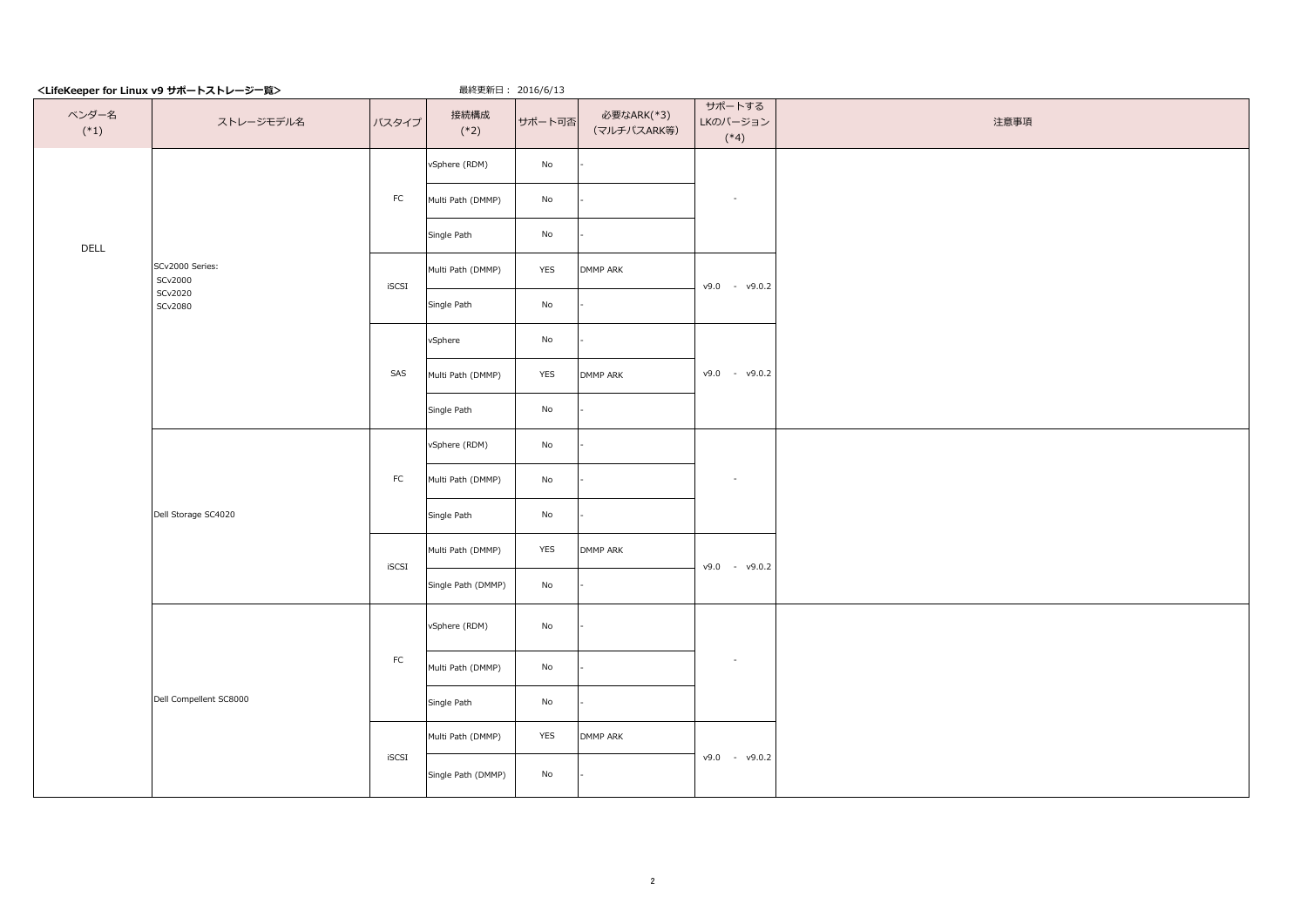|                 | <lifekeeper for="" linux="" v9="" サポートストレージー覧=""></lifekeeper>                                                                                                 |            | 最終更新日: 2016/6/13  |            |                           |                              |                                                                       |
|-----------------|----------------------------------------------------------------------------------------------------------------------------------------------------------------|------------|-------------------|------------|---------------------------|------------------------------|-----------------------------------------------------------------------|
| ベンダー名<br>$(*1)$ | ストレージモデル名                                                                                                                                                      | バスタイプ      | 接続構成<br>$(*2)$    | サポート可否     | 必要なARK(*3)<br>(マルチパスARK等) | サポートする<br>LKのバージョン<br>$(*4)$ | 注意事項                                                                  |
|                 |                                                                                                                                                                |            | vSphere (RDM)     | <b>YES</b> | No Multipath ARK          |                              |                                                                       |
|                 | ETERNUS DX90                                                                                                                                                   | ${\sf FC}$ | Multi Path (DMMP) | YES        | DMMP ARK                  | $v9.0 - v9.0.2$              |                                                                       |
|                 |                                                                                                                                                                |            | Multi Path (EMPD) | YES        | No Multipath ARK          |                              |                                                                       |
|                 |                                                                                                                                                                |            | Single Path       | <b>YES</b> | No Multipath ARK          |                              |                                                                       |
|                 | ETERNUS:<br>DX60<br><b>DX80</b>                                                                                                                                |            | vSphere (RDM)     | YES        | No Multipath ARK          |                              | DMMPによるMultiPathを構成する場合、 /etc/multipath.conf に下記の設定が必要です。<br>         |
| Fujitsu         | DX410<br>DX440<br>DX8100                                                                                                                                       | FC         | Multi Path (DMMP) | <b>YES</b> | DMMP ARK                  | v9.0 - v9.0.2                | prio alua<br>path_grouping_policy group_by_prio<br>failback immediate |
|                 | DX8400<br>DX8700<br>DX60 S2<br>DX80 S2<br>DX90 S2<br>DX410 S2<br>DX440 S2<br>DX8100 S2<br>DX8700 S2<br>DX60 S3<br>DX100 S3<br>DX200 S3<br>DX500 S3<br>DX600 S3 |            | Multi Path (EMPD) | YES        | No Multipath ARK          |                              | no_path_retry 10<br>path_checker tur<br>.                             |
|                 |                                                                                                                                                                |            | Single Path       | <b>YES</b> | No Multipath ARK          |                              | * ETERNUS Multipath Driverを使用する場合、vSphere(RDM)で使用する場合は、上記の設定は必要ありません。 |
|                 |                                                                                                                                                                | iSCSI      | Multi Path (DMMP) | YES        | <b>DMMP ARK</b>           |                              |                                                                       |
|                 |                                                                                                                                                                |            | Multi Path (EMPD) | YES        | No Multipath ARK          | $v9.0 - v9.0.2$              |                                                                       |
|                 | DX8700 S3<br>DX8900 S3<br>DX200F                                                                                                                               |            | Single Path       | <b>YES</b> | No Multipath ARK          |                              |                                                                       |
|                 |                                                                                                                                                                |            | vSphere (RDM)     | <b>YES</b> | No Multipath ARK          |                              |                                                                       |
|                 |                                                                                                                                                                | FC         | Multi Path (HDLM) | <b>YES</b> | HDLM ARK                  | $v9.0 - v9.0.2$              |                                                                       |
|                 | Hitachi Virtual Storage Platform G1000                                                                                                                         |            | Single Path       | <b>YES</b> |                           |                              |                                                                       |
|                 |                                                                                                                                                                | iSCSI      | Multi Path (HDLM) | No         |                           | $\sim$                       |                                                                       |
|                 |                                                                                                                                                                |            | Single Path       | No         |                           |                              |                                                                       |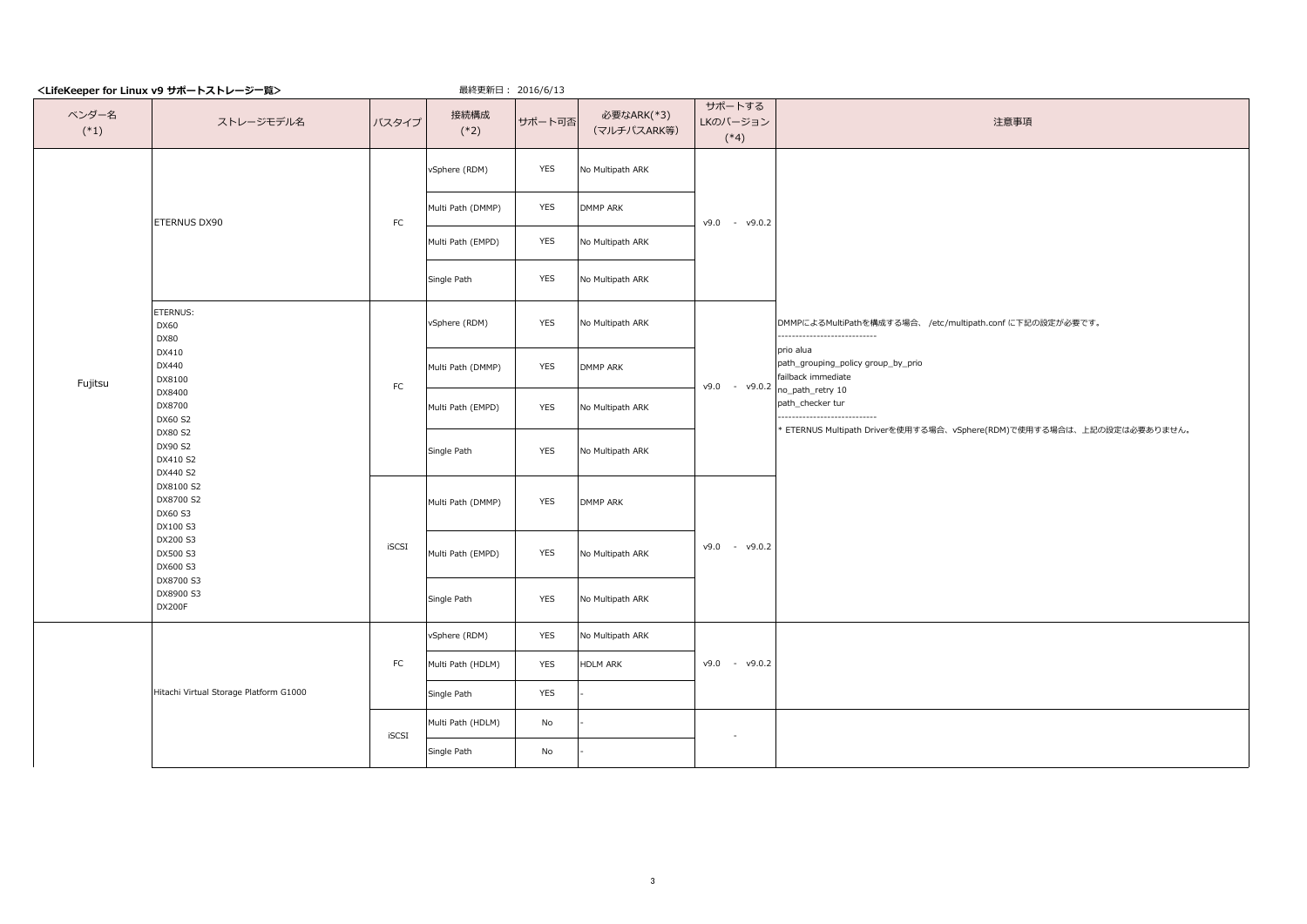|                                   | <lifekeeper for="" linux="" v9="" サボートストレージ一覧=""></lifekeeper>                                                                                                                                                                                                                                                         |            | 最終更新日: 2016/6/13  |               |                           |                              |      |
|-----------------------------------|------------------------------------------------------------------------------------------------------------------------------------------------------------------------------------------------------------------------------------------------------------------------------------------------------------------------|------------|-------------------|---------------|---------------------------|------------------------------|------|
| ベンダー名<br>$(*1)$                   | ストレージモデル名                                                                                                                                                                                                                                                                                                              | バスタイプ      | 接続構成<br>$(*2)$    | サポート可否        | 必要なARK(*3)<br>(マルチパスARK等) | サポートする<br>LKのバージョン<br>$(*4)$ | 注意事項 |
|                                   |                                                                                                                                                                                                                                                                                                                        |            | vSphere (RDM)     | YES           | No Multipath ARK          |                              |      |
|                                   |                                                                                                                                                                                                                                                                                                                        | ${\sf FC}$ | Multi Path (HDLM) | YES           | <b>HDLM ARK</b>           | $v9.0 - v9.0.2$              |      |
|                                   | Hitachi Virtual Storage Platform                                                                                                                                                                                                                                                                                       |            | Single Path       | YES           |                           |                              |      |
|                                   |                                                                                                                                                                                                                                                                                                                        | iSCSI      | Multi Path (HDLM) | $\mathsf{No}$ |                           | $\sim$                       |      |
|                                   |                                                                                                                                                                                                                                                                                                                        |            | Single Path       | No            |                           |                              |      |
|                                   | Hitachi Virtual Storage Platform Mid Range Family:<br>Hitachi Virtual Storage Platform G800 (VSP G800)<br>Hitachi Virtual Storage Platform G600 (VSP G600)<br>Hitachi Virtual Storage Platform G400 (VSP G400)<br>Hitachi Virtual Storage Platform G200 (VSP G200)<br>Hitachi Virtual Storage Platform G100 (VSP G100) | ${\sf FC}$ | vSphere (RDM)     | YES           | No Multipath ARK          | $v9.0 - v9.0.2$              |      |
|                                   |                                                                                                                                                                                                                                                                                                                        |            | Multi Path (HDLM) | YES           | <b>HDLM ARK</b>           |                              |      |
|                                   |                                                                                                                                                                                                                                                                                                                        |            | Multi Path (DMMP) | YES           | DMMP ARK                  |                              |      |
|                                   |                                                                                                                                                                                                                                                                                                                        |            | Single Path       | <b>YES</b>    | No Multipath ARK          |                              |      |
| Hitachi /<br>Hitachi Data Systems |                                                                                                                                                                                                                                                                                                                        |            | Multi Path (DMMP) | YES           | DMMP ARK                  |                              |      |
|                                   |                                                                                                                                                                                                                                                                                                                        | iSCSI      | Single Path       | YES           | No Multipath ARK          | $v9.0 - v9.0.2$              |      |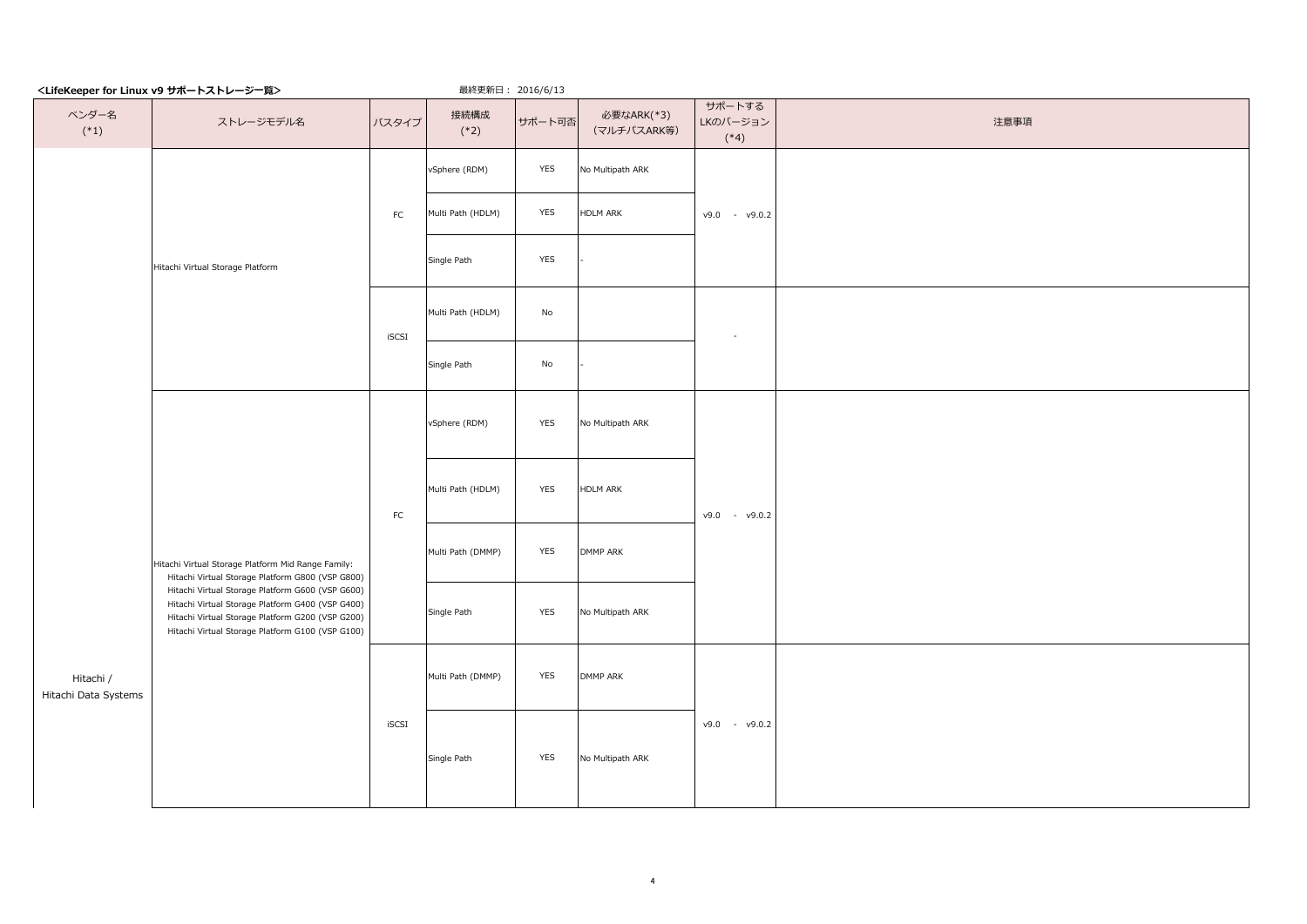|                 | <lifekeeper for="" linux="" v9="" サポートストレージー覧=""></lifekeeper>                 | 最終更新日: 2016/6/13 |                   |                              |                           |                              |      |
|-----------------|--------------------------------------------------------------------------------|------------------|-------------------|------------------------------|---------------------------|------------------------------|------|
| ベンダー名<br>$(*1)$ | ストレージモデル名                                                                      | バスタイプ            | 接続構成<br>$(*2)$    | サポート可否                       | 必要なARK(*3)<br>(マルチパスARK等) | サポートする<br>LKのバージョン<br>$(*4)$ | 注意事項 |
|                 |                                                                                |                  | vSphere (RDM)     | YES                          | No Multipath ARK          |                              |      |
|                 |                                                                                | FC               | Multi Path (HDLM) | YES                          | <b>HDLM ARK</b>           | $v9.0 - v9.0.2$              |      |
|                 | Hitachi Unified Storage VM (HUS VM)                                            |                  | Single Path       | YES                          | No Multipath ARK          |                              |      |
|                 |                                                                                |                  | Multi Path (HDLM) | No                           |                           |                              |      |
|                 |                                                                                | iSCSI            | Single Path       | No                           |                           | $\sim$                       |      |
|                 |                                                                                |                  | vSphere (RDM)     | <b>YES</b>                   | No Multipath ARK          |                              |      |
|                 | Hitachi Unified Storage 100 Series:<br>Hitachi Unified Storage 150 (HUS 150)   | FC               | Multi Path (HDLM) | YES                          | <b>HDLM ARK</b>           | $v9.0 - v9.0.2$              |      |
|                 | Hitachi Unified Storage 130 (HUS 130)<br>Hitachi Unified Storage 110 (HUS 110) |                  | Single Path       | <b>YES</b>                   | No Multipath ARK          |                              |      |
|                 |                                                                                |                  | Multi Path (HDLM) | $\mathsf{No}$                |                           |                              |      |
|                 |                                                                                | iSCSI            | Single Path       | $\operatorname{\mathsf{No}}$ |                           | $\sim$                       |      |
|                 |                                                                                |                  | Multi Path (HDLM) | $\operatorname{\mathsf{No}}$ |                           |                              |      |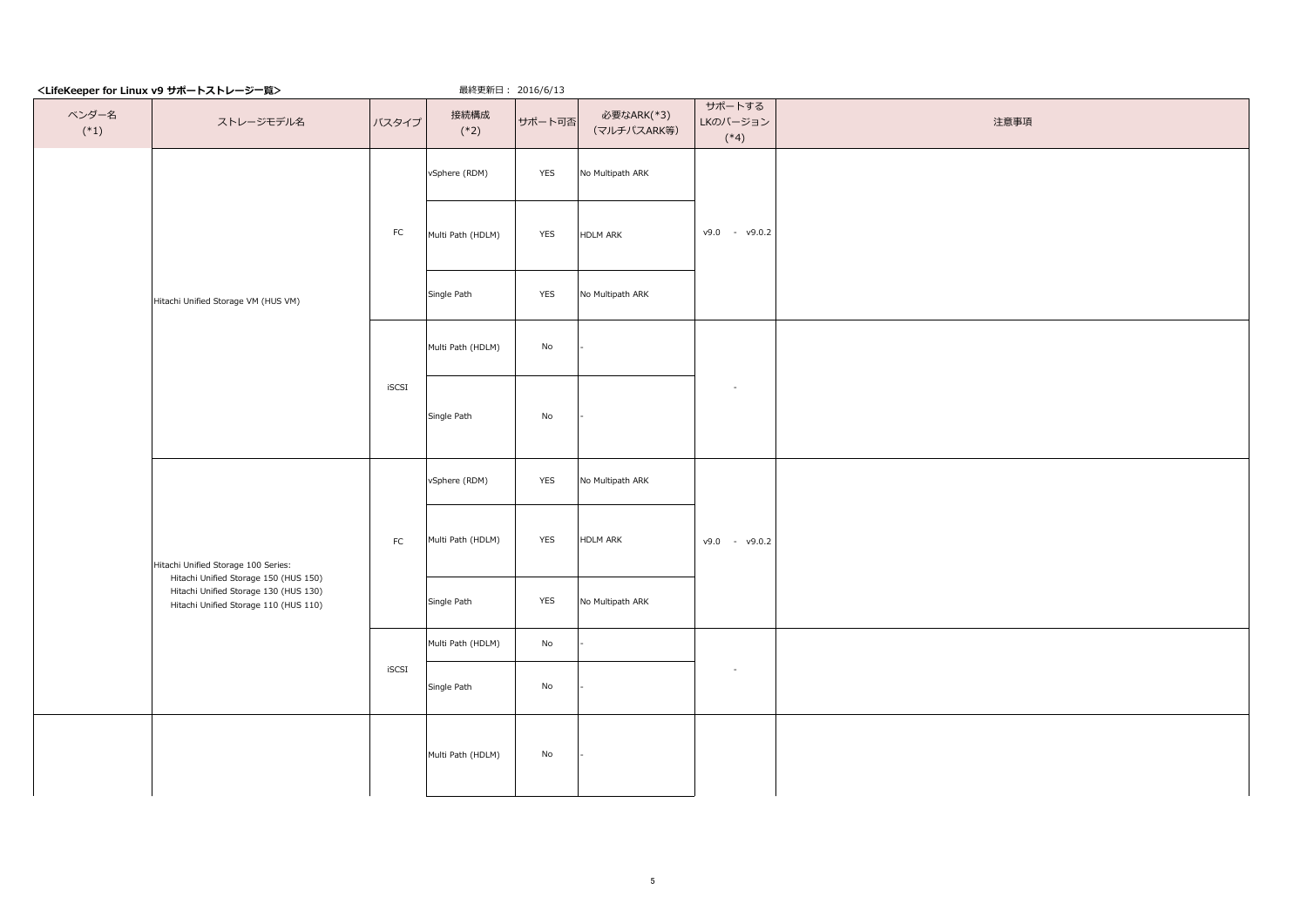| サポートする<br>ベンダー名<br>接続構成<br>必要なARK(*3)<br>LKのバージョン<br>バスタイプ<br>サポート可否<br>ストレージモデル名<br>注意事項<br>$(*1)$<br>(マルチパスARK等)<br>$(*2)$<br>$(*4)$<br>iSCSI<br>$\sim$<br>Multi Path (DMMP)<br>No<br>BR1200<br>Single Path<br>No<br>Multi Path (RDAC)<br>YES<br>No Multipath ARK<br>v9.0 - v9.0.2 シングルバスとマルチバスのいずれの場合もRDACドライバを使用する必要があります。 HDLMおよびHDLM ARKを使用する構成<br>・9.0 - v9.0.2 はサポートされません。<br>SAS<br>YES<br>Single Path (RDAC)<br>No Multipath ARK<br>Multi Path (HDLM)<br>No<br>Hitachi<br>iSCSI<br>$\sim$<br>Multi Path (DMMP)<br>No<br>BR1250<br>Single Path<br>No<br>Multi Path (NECSPS)<br>NEC SPS ARK<br>YES<br>SAS<br>v9.0 - v9.0.2 成はサポートされません。<br>· SPS NEC iStorage StoragePathSavior (NECSPS) Recovery Kit は,RHEL7未対応ARKです。<br>YES<br>Single Path (NECSPS)<br>NEC SPS ARK<br>vSphere (RDM)<br>YES<br>No Multipath ARK<br>FC<br>$v9.0 - v9.0.2$<br>YES<br>Multi Path (HDLM)<br><b>HDLM ARK</b><br><b>BR1650E</b><br><b>BR1650S</b><br>Single Path<br>YES<br>Multi Path (HDLM)<br>No<br>iSCSI<br>$\sim$<br>No<br>Single Path | <lifekeeper for="" linux="" v9="" サポートストレージ一覧=""></lifekeeper> | 最終更新日: 2016/6/13 |  |                                                                     |
|-------------------------------------------------------------------------------------------------------------------------------------------------------------------------------------------------------------------------------------------------------------------------------------------------------------------------------------------------------------------------------------------------------------------------------------------------------------------------------------------------------------------------------------------------------------------------------------------------------------------------------------------------------------------------------------------------------------------------------------------------------------------------------------------------------------------------------------------------------------------------------------------------------------------------------------------------------------------------------------------------------------------------------|----------------------------------------------------------------|------------------|--|---------------------------------------------------------------------|
|                                                                                                                                                                                                                                                                                                                                                                                                                                                                                                                                                                                                                                                                                                                                                                                                                                                                                                                                                                                                                               |                                                                |                  |  |                                                                     |
|                                                                                                                                                                                                                                                                                                                                                                                                                                                                                                                                                                                                                                                                                                                                                                                                                                                                                                                                                                                                                               |                                                                |                  |  |                                                                     |
|                                                                                                                                                                                                                                                                                                                                                                                                                                                                                                                                                                                                                                                                                                                                                                                                                                                                                                                                                                                                                               |                                                                |                  |  |                                                                     |
|                                                                                                                                                                                                                                                                                                                                                                                                                                                                                                                                                                                                                                                                                                                                                                                                                                                                                                                                                                                                                               |                                                                |                  |  |                                                                     |
|                                                                                                                                                                                                                                                                                                                                                                                                                                                                                                                                                                                                                                                                                                                                                                                                                                                                                                                                                                                                                               |                                                                |                  |  |                                                                     |
|                                                                                                                                                                                                                                                                                                                                                                                                                                                                                                                                                                                                                                                                                                                                                                                                                                                                                                                                                                                                                               |                                                                |                  |  |                                                                     |
|                                                                                                                                                                                                                                                                                                                                                                                                                                                                                                                                                                                                                                                                                                                                                                                                                                                                                                                                                                                                                               |                                                                |                  |  |                                                                     |
|                                                                                                                                                                                                                                                                                                                                                                                                                                                                                                                                                                                                                                                                                                                                                                                                                                                                                                                                                                                                                               |                                                                |                  |  |                                                                     |
|                                                                                                                                                                                                                                                                                                                                                                                                                                                                                                                                                                                                                                                                                                                                                                                                                                                                                                                                                                                                                               |                                                                |                  |  | ・シングルパスとマルチパスのいずれの場合もNEC SPS ARKを使用する必要があります。 HDLMおよびHDLM ARKを使用する構 |
|                                                                                                                                                                                                                                                                                                                                                                                                                                                                                                                                                                                                                                                                                                                                                                                                                                                                                                                                                                                                                               |                                                                |                  |  |                                                                     |
|                                                                                                                                                                                                                                                                                                                                                                                                                                                                                                                                                                                                                                                                                                                                                                                                                                                                                                                                                                                                                               |                                                                |                  |  |                                                                     |
|                                                                                                                                                                                                                                                                                                                                                                                                                                                                                                                                                                                                                                                                                                                                                                                                                                                                                                                                                                                                                               |                                                                |                  |  |                                                                     |
|                                                                                                                                                                                                                                                                                                                                                                                                                                                                                                                                                                                                                                                                                                                                                                                                                                                                                                                                                                                                                               |                                                                |                  |  |                                                                     |
|                                                                                                                                                                                                                                                                                                                                                                                                                                                                                                                                                                                                                                                                                                                                                                                                                                                                                                                                                                                                                               |                                                                |                  |  |                                                                     |
|                                                                                                                                                                                                                                                                                                                                                                                                                                                                                                                                                                                                                                                                                                                                                                                                                                                                                                                                                                                                                               |                                                                |                  |  |                                                                     |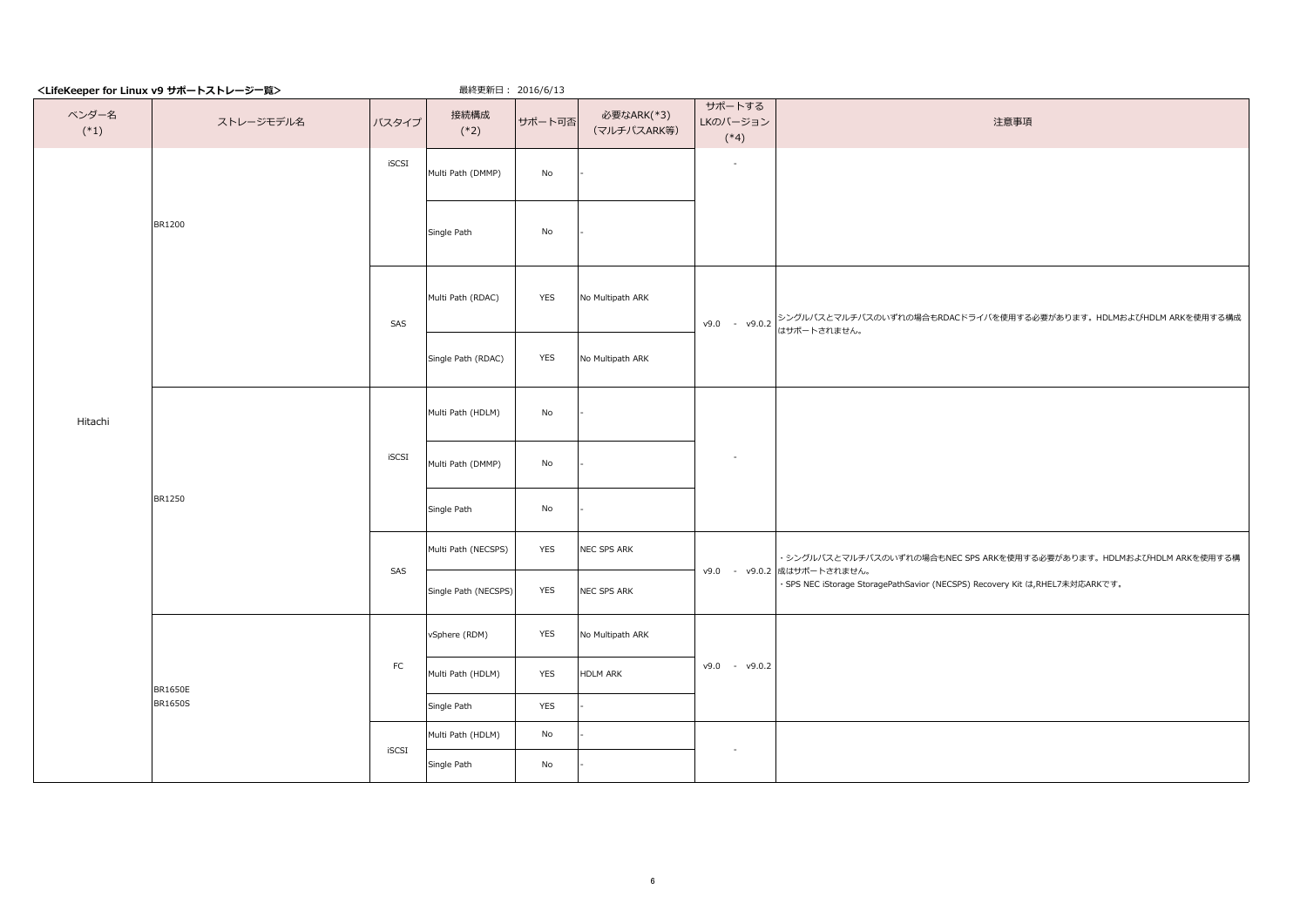|  |                 | <lifekeeper for="" linux="" v9="" サポートストレージー覧=""></lifekeeper>                                                              |              | 最終更新日: 2016/6/13   |            |                           |                              |                                                                                                                                                |
|--|-----------------|-----------------------------------------------------------------------------------------------------------------------------|--------------|--------------------|------------|---------------------------|------------------------------|------------------------------------------------------------------------------------------------------------------------------------------------|
|  | ベンダー名<br>$(*1)$ | ストレージモデル名                                                                                                                   | バスタイプ        | 接続構成<br>$(*2)$     | サポート可否     | 必要なARK(*3)<br>(マルチパスARK等) | サポートする<br>LKのバージョン<br>$(*4)$ | 注意事項                                                                                                                                           |
|  |                 |                                                                                                                             |              | vSphere (RDM)      | YES        | No Multipath ARK          |                              |                                                                                                                                                |
|  |                 |                                                                                                                             | FC           | Multi Path (DMMP)  | YES        | <b>DMMP ARK</b>           |                              | 注記: デフォルトのパスチェッカとのリザベーション競合を返します。この競合を回避するには、/etc/default/LifeKeeper 内に次<br>v9.0 - v9.0.2 のパラメータを設定 (追加) してください。<br>DMMP_REGISTRATION_TYPE=hba |
|  |                 | 3PAR:<br>3PAR StoreServ 7200<br>3PAR StoreServ 7200c                                                                        |              | Single Path        | No         |                           |                              |                                                                                                                                                |
|  |                 |                                                                                                                             | <b>iSCSI</b> | Multi Path (DMMP)  | No         |                           |                              |                                                                                                                                                |
|  |                 |                                                                                                                             |              | Single Path        | No         |                           |                              |                                                                                                                                                |
|  |                 | 3PAR:<br>3PAR StoreServ 7400<br>3PAR StoreServ 7400c<br>3PAR StoreServ 7440c<br>3PAR StoreServ 7450<br>3PAR StoreServ 7450c |              | vSphere (RDM)      | <b>YES</b> | No Multipath ARK          |                              | 注記:デフォルトのパスチェッカとのリザベーション競合を返します。この競合を回避するには、/etc/default/LifeKeeper 内に次<br>のパラメータを設定 (追加) してください。<br>DMMP_REGISTRATION_TYPE=hba                |
|  |                 |                                                                                                                             | ${\sf FC}$   | Multi Path (DMMP)  | YES        | <b>DMMP ARK</b>           | $v9.0 - v9.0.2$              | およびユーザーフレンドリーデバイスマッピングはサポートされません。 "multipath.conf" に次のパラメータを設定してくださ<br>$\cup$                                                                  |
|  |                 |                                                                                                                             |              | Single Path        | No         |                           |                              | "user_friendly_names no"<br>* vSphere(RDM)で使用する場合は、上記の設定は必要ありません。                                                                              |
|  |                 |                                                                                                                             | <b>iSCSI</b> | Multi Path (DMMP)  | YES        | <b>DMMP ARK</b>           |                              | 注記: リザベーション競合を返す場合があります。この競合を回避するため、/etc/default/LifeKeeper 内に次のパラメータを設定<br>v9.0 - v9.0.2 (追加) してください。                                         |
|  |                 |                                                                                                                             |              | Single Path (DMMP) | No         |                           |                              | DMMP_REGISTER_IGNORE=TRUE                                                                                                                      |
|  |                 |                                                                                                                             |              | vSphere (RDM)      | <b>YES</b> | No Multipath ARK          |                              |                                                                                                                                                |
|  |                 | 3PAR StoreServ 10400                                                                                                        | ${\sf FC}$   | Multi Path (DMMP)  | YES        | <b>DMMP ARK</b>           | $v9.0 - v9.0.2$              |                                                                                                                                                |
|  |                 |                                                                                                                             |              | Single Path        | No         |                           |                              |                                                                                                                                                |
|  |                 |                                                                                                                             | <b>iSCSI</b> | Multi Path (DMMP)  | No         |                           | $\sim$                       |                                                                                                                                                |
|  |                 |                                                                                                                             |              | Single Path        | No         |                           |                              |                                                                                                                                                |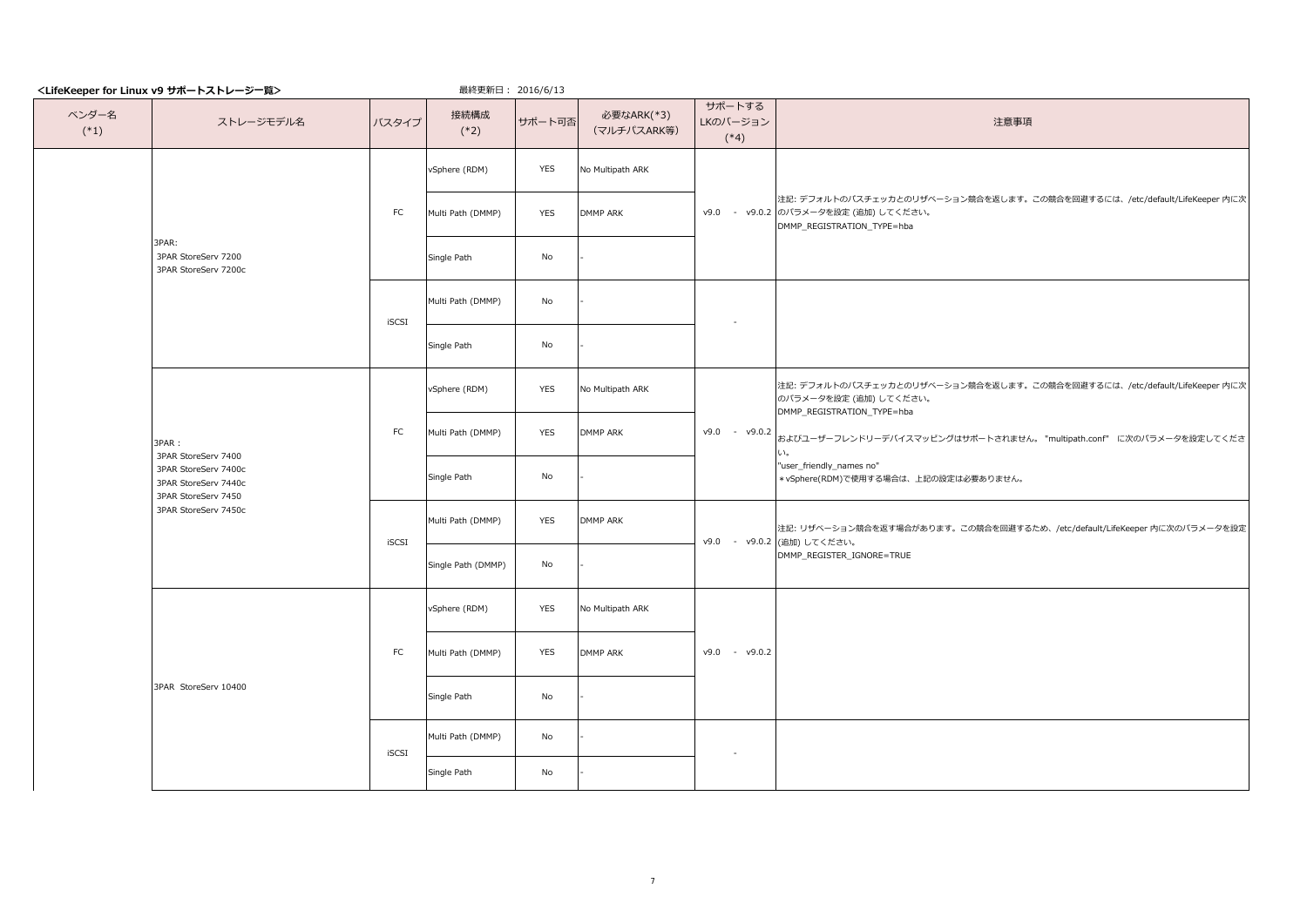|                 | <lifekeeper for="" linux="" v9="" サポートストレージー覧=""></lifekeeper> |       | 最終更新日: 2016/6/13  |            |                           |                              |                                                                                                    |
|-----------------|----------------------------------------------------------------|-------|-------------------|------------|---------------------------|------------------------------|----------------------------------------------------------------------------------------------------|
| ベンダー名<br>$(*1)$ | ストレージモデル名                                                      | バスタイプ | 接続構成<br>$(*2)$    | サポート可否     | 必要なARK(*3)<br>(マルチパスARK等) | サポートする<br>LKのバージョン<br>$(*4)$ | 注意事項                                                                                               |
|                 |                                                                |       | vSphere (RDM)     | YES        | No Multipath ARK          |                              | 注記: デフォルトのパスチェッカとのリザベーション競合を返します。この競合を回避するには、/etc/default/LifeKeeper 内に次<br>のパラメータを設定 (追加) してください。 |
|                 |                                                                | FC    | Multi Path (DMMP) | <b>YES</b> | <b>DMMP ARK</b>           | $v9.0 - v9.0.2$              | DMMP_REGISTRATION_TYPE=hba<br>およびユーザーフレンドリーデバイスマッピングはサポートされません。 "multipath.conf" に次のパラメータを設定してくださ  |
|                 | 3PAR StoreServ 10800                                           |       | Single Path       | No         |                           |                              | い。<br>"user_friendly_names no"<br>* vSphere(RDM)で使用する場合は、上記の設定は必要ありません。                            |
|                 |                                                                | iSCSI | Multi Path (DMMP) | No         |                           | $\sim$                       |                                                                                                    |
|                 |                                                                |       | Single Path       | No         |                           |                              |                                                                                                    |
|                 |                                                                |       | vSphere (RDM)     | YES        | No Multipath ARK          |                              |                                                                                                    |
|                 | MSA:<br>MSA1040<br>MSA2040                                     | FC    | Multi Path (DMMP) | YES        | DMMP ARK                  | $v9.0 - v9.0.2$              |                                                                                                    |
| HP              |                                                                |       | Single Path       | No         |                           |                              |                                                                                                    |
|                 |                                                                | iSCSI | Multi Path (DMMP) | <b>YES</b> | DMMP ARK                  | $v9.0 - v9.0.2$              |                                                                                                    |
|                 |                                                                |       | Single Path       | No         |                           |                              |                                                                                                    |
|                 |                                                                |       | vSphere (RDM)     | <b>YES</b> | No Multipath ARK          |                              |                                                                                                    |
|                 |                                                                | SAS   | Multi Path (DMMP) | YES        | DMMP ARK                  | $v9.0 - v9.0.2$              |                                                                                                    |
|                 |                                                                |       | Single Path       | No         |                           |                              |                                                                                                    |
|                 |                                                                |       | vSphere (RDM)     | No         |                           |                              |                                                                                                    |
|                 |                                                                | FC    | Multi Path (DMMP) | No         |                           | $\sim$                       |                                                                                                    |
|                 | StoreVirtual 4330                                              |       | Single Path       | No         |                           |                              |                                                                                                    |
|                 |                                                                | iSCSI | Multi Path (DMMP) | <b>YES</b> | <b>DMMP ARK</b>           | $v9.0 - v9.0.2$              |                                                                                                    |
|                 |                                                                |       | Single Path       | No         |                           |                              |                                                                                                    |

8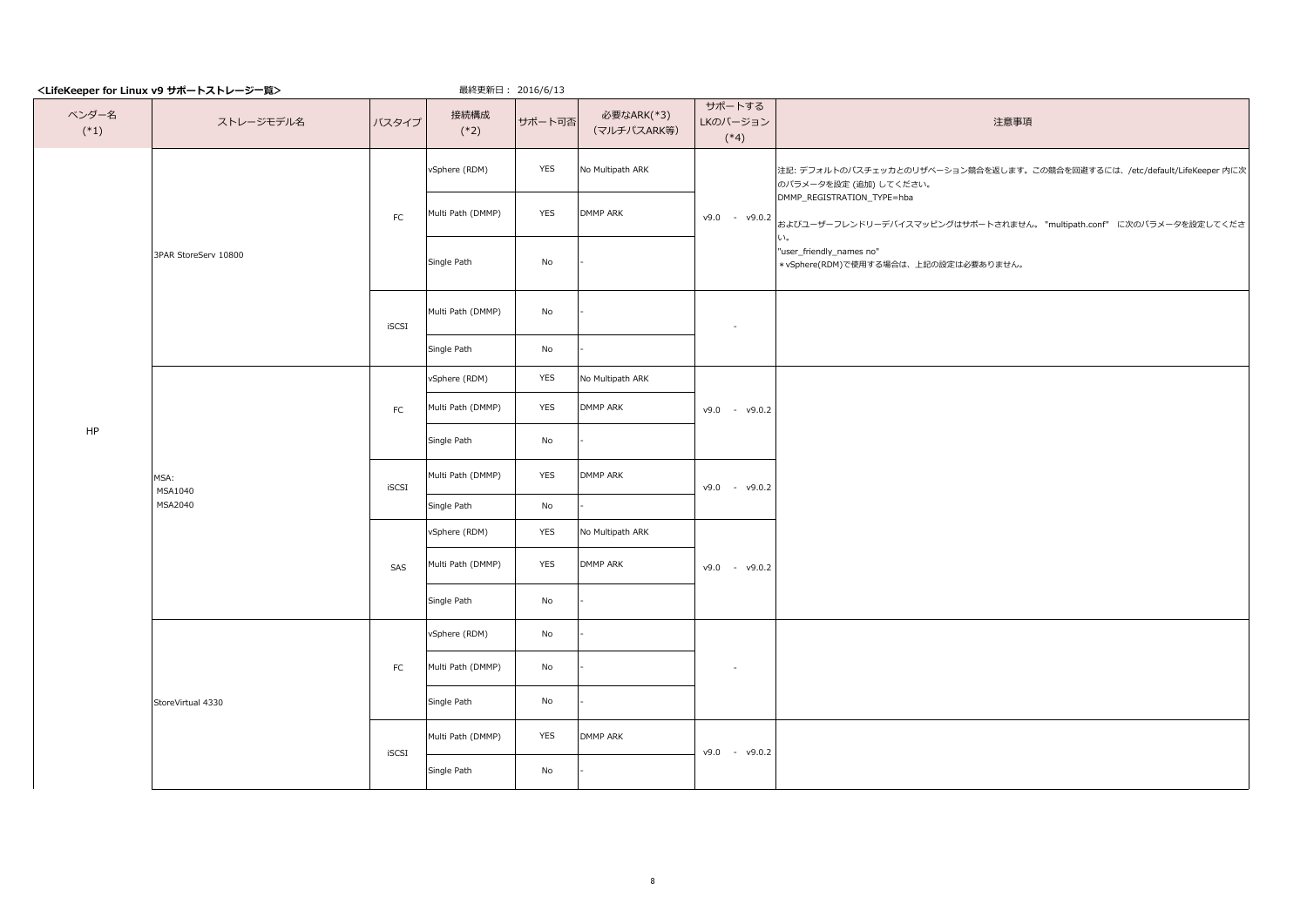|                 | <lifekeeper for="" linux="" v9="" サポートストレージー覧=""></lifekeeper>    |            | 最終更新日: 2016/6/13  |            |                           |                              |                                                                                                                                                                            |
|-----------------|-------------------------------------------------------------------|------------|-------------------|------------|---------------------------|------------------------------|----------------------------------------------------------------------------------------------------------------------------------------------------------------------------|
| ベンダー名<br>$(*1)$ | ストレージモデル名                                                         | バスタイプ      | 接続構成<br>$(*2)$    | サポート可否     | 必要なARK(*3)<br>(マルチパスARK等) | サポートする<br>LKのバージョン<br>$(*4)$ | 注意事項                                                                                                                                                                       |
|                 |                                                                   |            | vSphere (RDM)     | No         |                           |                              |                                                                                                                                                                            |
|                 |                                                                   | ${\sf FC}$ | Multi Path (DMMP) | No         |                           | $\sim$                       |                                                                                                                                                                            |
|                 | StoreVirtual 4730                                                 |            | Single Path       | No         |                           |                              |                                                                                                                                                                            |
|                 |                                                                   | iSCSI      | Multi Path (DMMP) | <b>YES</b> | <b>DMMP ARK</b>           | $v9.0 - v9.0.2$              |                                                                                                                                                                            |
|                 |                                                                   |            | Single Path       | No         |                           |                              |                                                                                                                                                                            |
|                 | StoreVirtual (LeftHand) Series                                    | iSCSI      | Multi Path (DMMP) | YES        | DMMP ARK                  |                              | HP 社 StoreVirtual(LeftHand) ストレージにおいて、OS(SAN/iQ) バージョン 11.00および11.5をサポートします。本バージョ<br>v9.0 - v9.0.2 ンが使われている全ての StoreVirtual シリーズがサポート対象であり、仮想ストレージ・アプライアンスである StoreVirtual |
|                 | LeftHand OS version 11.0 / 11.5                                   |            | Single Path       | No         |                           |                              | VSA も含まれます。                                                                                                                                                                |
|                 |                                                                   |            | vSphere (RDM)     | YES        | No Multipath ARK          |                              |                                                                                                                                                                            |
|                 | HP P9500                                                          | FC         | Multi Path (DMMP) | <b>YES</b> | DMMP ARK                  | $v9.0 - v9.0.2$              |                                                                                                                                                                            |
|                 |                                                                   |            | Single Path       | YES        | No Multipath ARK          |                              |                                                                                                                                                                            |
|                 | 3PAR:                                                             |            | vSphere (RDM)     | YES        | No Multipath ARK          |                              |                                                                                                                                                                            |
|                 | 3PAR StoreServ 8200<br>3PAR StoreServ 8400<br>3PAR StoreServ 8440 | FC         | Multi Path (DMMP) | YES        | DMMP ARK                  | $v9.0 - v9.0.2$              |                                                                                                                                                                            |
|                 | 3PAR StoreServ 8450                                               |            | Single Path       | No         |                           |                              |                                                                                                                                                                            |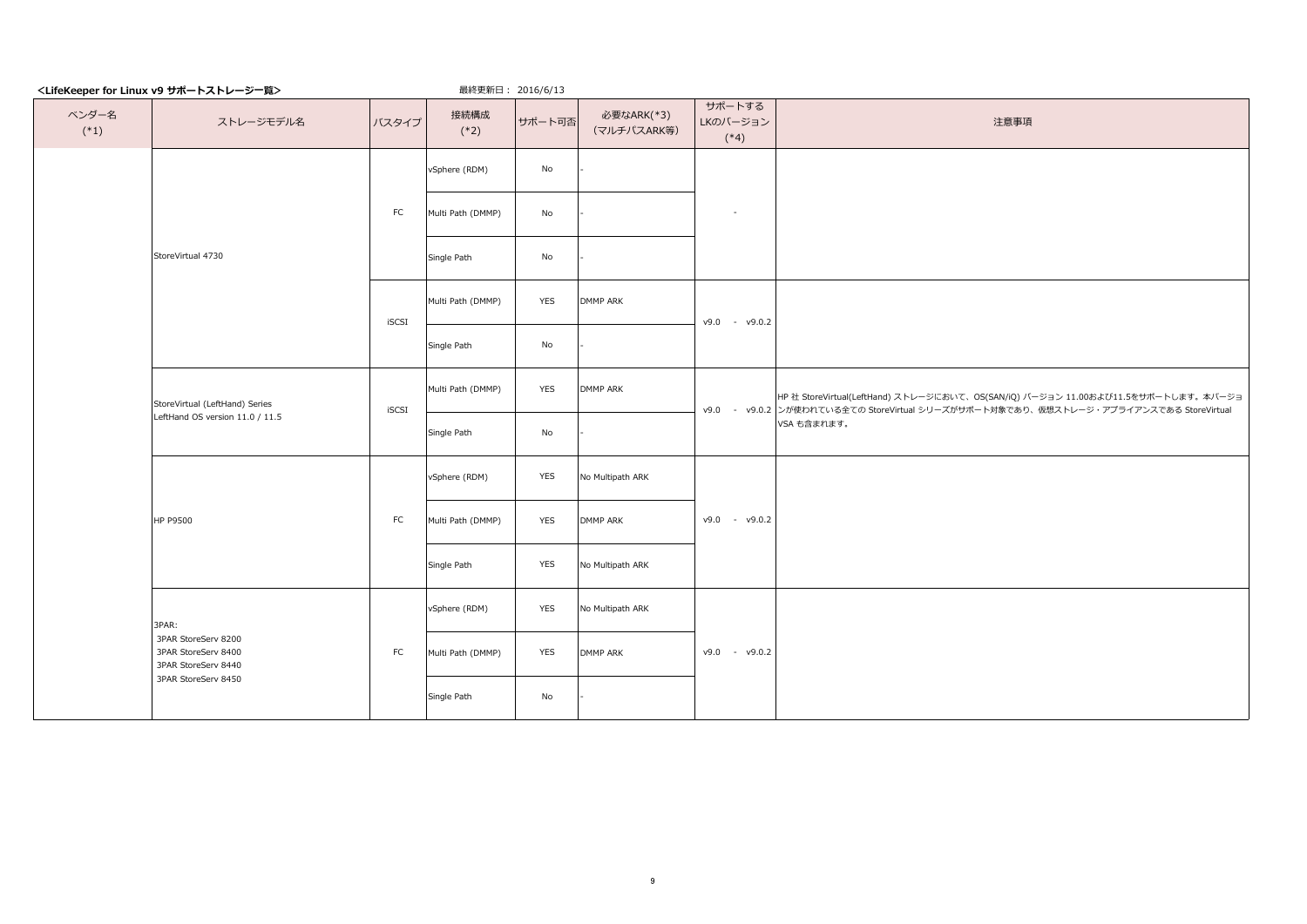|                 | <lifekeeper for="" linux="" v9="" サホートストレーシー覧=""></lifekeeper> |            | 最終更新日: 2016/6/13   |            |                                       |                              |                                                                                                                                                                                                                                                                                                                                                    |
|-----------------|----------------------------------------------------------------|------------|--------------------|------------|---------------------------------------|------------------------------|----------------------------------------------------------------------------------------------------------------------------------------------------------------------------------------------------------------------------------------------------------------------------------------------------------------------------------------------------|
| ベンダー名<br>$(*1)$ | ストレージモデル名                                                      | バスタイプ      | 接続構成<br>$(*2)$     | サポート可否     | 必要なARK(*3)<br>(マルチパスARK等)             | サポートする<br>LKのバージョン<br>$(*4)$ | 注意事項                                                                                                                                                                                                                                                                                                                                               |
|                 |                                                                |            | vSphere (RDM)      | No         |                                       |                              |                                                                                                                                                                                                                                                                                                                                                    |
|                 |                                                                | ${\sf FC}$ | Multi Path (DMMP)  | <b>YES</b> | DMMP ARK                              | $v9.0 - v9.0.2$              |                                                                                                                                                                                                                                                                                                                                                    |
|                 | IBM SAN Volume Controller *<br>* IBM TotalStorage Proven       |            | Single Path (DMMP) | <b>YES</b> | No Multipath ARK                      |                              |                                                                                                                                                                                                                                                                                                                                                    |
|                 |                                                                | iSCSI      | Multi Path (DMMP)  | No         |                                       | $\sim$                       |                                                                                                                                                                                                                                                                                                                                                    |
|                 |                                                                |            | Single Path (DMMP) | No         |                                       |                              |                                                                                                                                                                                                                                                                                                                                                    |
|                 |                                                                |            | vSphere (RDM)      | YES        | No Multipath ARK                      |                              |                                                                                                                                                                                                                                                                                                                                                    |
|                 |                                                                | FC         | Multi Path (DMMP)  | <b>YES</b> | DMMP ARK                              | $v9.0 - v9.0.2$              |                                                                                                                                                                                                                                                                                                                                                    |
|                 |                                                                |            | Single Path (DMMP) | No         |                                       |                              |                                                                                                                                                                                                                                                                                                                                                    |
|                 | IBM Storwize V7000                                             | iSCSI      | Multi Path (DMMP)  | <b>YES</b> | DMMP ARK<br>Quorum/Witness Server Kit | $v9.0 - v9.0.2$              | パートナーテストによりiSCSI (iscsi-initiator-utils-6.2.0.872-34.el6.x86_64) と DMMP (device-mapper-1.02.66-6.el6、<br>device-mapper-multipath-0.4.9-46.el6) を使用する IBM Storwize V7000 (Firmware Version 6.3.0.1)を 認定しています。<br>テストは、LifeKeeper for Linux v7.5 と RHEL 6.2 を使用して行われました。<br>制限事項:IBM Storwize V7000をiSCSI接続で利用する場合は、LifeKeeper側のReservationを無効とした上で、 |
|                 |                                                                |            | Single Path (DMMP) | No         |                                       |                              | Quorum/Witness Server KitおよびSTONITHを適用する必要があります。具体的な構成方法についてはご利用中のLifeKeeperの<br>バージョン用のオンラインマニュアルにてご確認ください。<br>http://jpdocs.us.sios.com/                                                                                                                                                                                                         |
|                 |                                                                | FC         | vSphere (RDM)      | YES        | No Multipath ARK                      |                              |                                                                                                                                                                                                                                                                                                                                                    |
| IBM             |                                                                |            | Multi Path (DMMP)  | <b>YES</b> | DMMP ARK                              | $v9.0 - v9.0.2$              |                                                                                                                                                                                                                                                                                                                                                    |
|                 |                                                                |            | Single Path (DMMP) | No         |                                       |                              |                                                                                                                                                                                                                                                                                                                                                    |
|                 | IBM Storwize V3700                                             | iSCSI      | Multi Path (DMMP)  | No         |                                       |                              |                                                                                                                                                                                                                                                                                                                                                    |
|                 |                                                                |            | Single Path (DMMP) | No         |                                       |                              |                                                                                                                                                                                                                                                                                                                                                    |
|                 |                                                                |            | vSphere (RDM)      | No         |                                       |                              |                                                                                                                                                                                                                                                                                                                                                    |
|                 |                                                                | SAS        | Multi Path (DMMP)  | No         |                                       | $\sim$                       |                                                                                                                                                                                                                                                                                                                                                    |
|                 |                                                                |            | Single Path (DMMP) | No         |                                       |                              |                                                                                                                                                                                                                                                                                                                                                    |

# <LifeKeeper for Linux v9 サポートストレージ一覧> 最終更新日:

三级西班口, 2016/6/13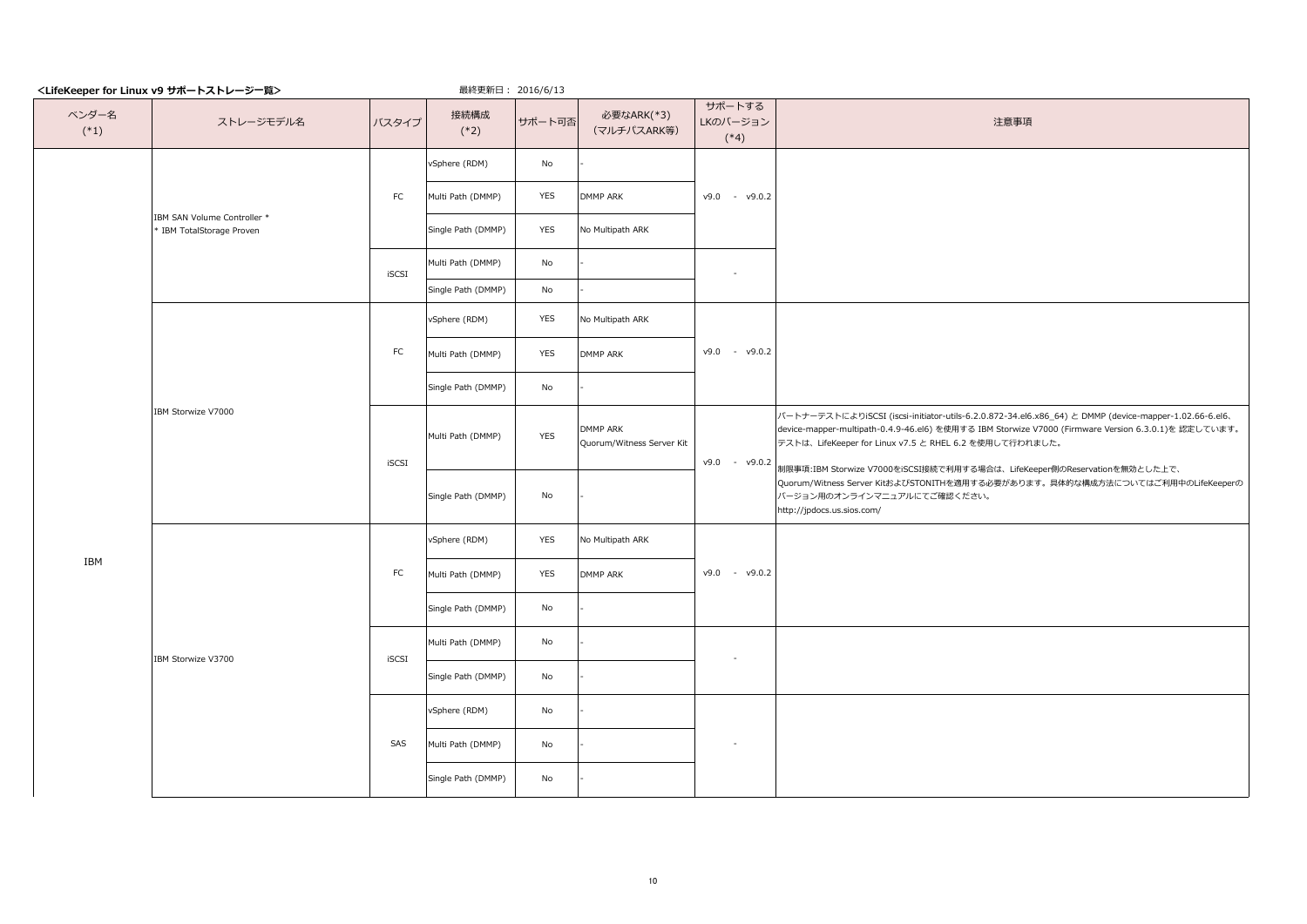|                 | <lifekeeper for="" linux="" v9="" サポートストレージー覧=""></lifekeeper> |              | 最終更新日: 2016/6/13     |            |                           |                              |                                                                                                       |
|-----------------|----------------------------------------------------------------|--------------|----------------------|------------|---------------------------|------------------------------|-------------------------------------------------------------------------------------------------------|
| ベンダー名<br>$(*1)$ | ストレージモデル名                                                      | バスタイプ        | 接続構成<br>$(*2)$       | サポート可否     | 必要なARK(*3)<br>(マルチパスARK等) | サポートする<br>LKのバージョン<br>$(*4)$ | 注意事項                                                                                                  |
|                 |                                                                |              | vSphere (RDM)        | YES        | No Multipath ARK          |                              |                                                                                                       |
|                 |                                                                | FC           | Multi Path (DMMP)    | <b>YES</b> | <b>DMMP ARK</b>           | $v9.0 - v9.0.2$              | LifeKeeper を使用する IBM XIV Storage System で 32 個以上の LUN を作成する必要がある場合、詳細については IBM の営業<br>担当者にお問い合わせください。 |
|                 | IBM XIV Storage System                                         |              | Single Path (DMMP)   | <b>YES</b> | <b>DMMP ARK</b>           |                              |                                                                                                       |
|                 |                                                                | iSCSI        | Multi Path (DMMP)    | No         |                           |                              |                                                                                                       |
|                 |                                                                |              | Single Path (DMMP)   | No         |                           |                              |                                                                                                       |
|                 |                                                                |              | vSphere (RDM)        | <b>YES</b> | No Multipath ARK          |                              |                                                                                                       |
|                 |                                                                | ${\sf FC}$   | Multi Path (NECSPS)  | YES        | NECSPS ARK                | $v9.0 - v9.0.2$              |                                                                                                       |
|                 | NEC iStorage:<br>M10e<br>M11e<br>M100<br>M110<br>M300<br>M310  |              | Single Path (NECSPS) | YES        | NECSPS ARK                |                              |                                                                                                       |
|                 |                                                                | iSCSI        | Multi Path (NECSPS)  | YES        | NECSPS ARK                |                              | v9.0 - v9.0.2 SPS NEC iStorage StoragePathSavior (NECSPS) Recovery Kit は,RHEL7未対応ARKです。               |
|                 |                                                                |              | Single Path (NECSPS) | No         |                           |                              |                                                                                                       |
|                 |                                                                | SAS          | vSphere (RDM)        | No         |                           |                              |                                                                                                       |
| <b>NEC</b>      |                                                                |              | Multi Path (NECSPS)  | Yes        | NECSPS ARK                | v9.0 - v9.0.2                |                                                                                                       |
|                 |                                                                |              | Single Path (NECSPS) | Yes        | NECSPS ARK                |                              |                                                                                                       |
|                 |                                                                |              | vSphere (RDM)        | YES        | No Multipath ARK          |                              |                                                                                                       |
|                 | NEC iStorage:<br>M500                                          | ${\sf FC}$   | Multi Path (NECSPS)  | YES        | NECSPS ARK                |                              | v9.0 - v9.0.2 SPS NEC iStorage StoragePathSavior (NECSPS) Recovery Kit は,RHEL7系未対応ARKです。              |
|                 | M510<br>M700                                                   |              | Single Path (NECSPS) | YES        | NECSPS ARK                |                              |                                                                                                       |
|                 | M710                                                           | <b>iSCSI</b> | Multi Path (NECSPS)  | YES        | <b>NECSPS ARK</b>         |                              | v9.0 - v9.0.2 SPS NEC iStorage StoragePathSavior (NECSPS) Recovery Kit は,RHEL7系未対応ARKです。              |
|                 |                                                                |              | Single Path (NECSPS) | No         |                           |                              |                                                                                                       |